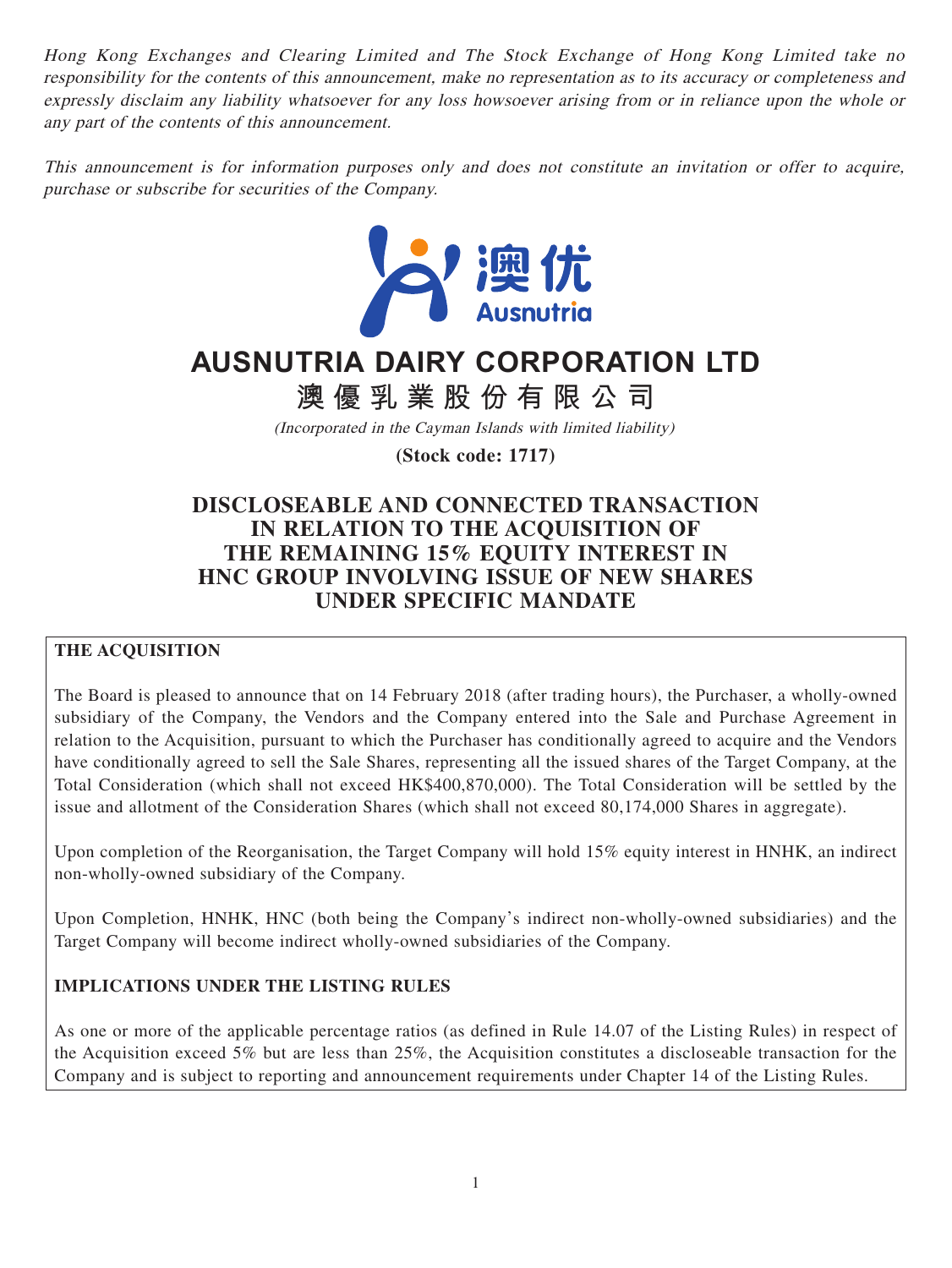Pursuant to Rule 13.36(1) of the Listing Rules, the Consideration Shares will be issued under the Specific Mandate subject to the approval by the Independent Shareholders.

As at the date of this announcement, two of the Beneficial Owners, being the sole owners of Vendor A and Vendor C respectively, are connected persons of the Company by virtue of Rule 14A.07(1). Accordingly, the entry into of the Sale and Purchase Agreement and the transactions contemplated thereunder constitute connected transactions for the Company under the Listing Rules and are also subject to the Independent Shareholders' approval requirement under Chapter 14A of the Listing Rules.

Two of the Beneficial Owners, who are the sole owners of Vendor A and Vendor C respectively, are interested in the Acquisition and hold 580,000 Shares in aggregate as at the date of this announcement (representing approximately 0.05% of the total issued share capital of the Company) and shall abstain from voting on the proposed resolution(s) to approve the Sale and Purchase Agreement and the transactions contemplated thereunder at the EGM.

Save as disclosed above and to the best of the Directors' knowledge, information and belief, having made all reasonable enquiries as at the date of this announcement, no other Shareholders has any material interest in the Acquisition and is required to abstain from voting on the proposed resolution(s) to approve the Sale and Purchase Agreement and the transactions contemplated thereunder at the EGM.

## **GENERAL**

An EGM will be convened and held for, among other things, the Independent Shareholders to consider and, if thought fit, to approve, among other things, (i) the Sale and Purchase Agreement and the transactions contemplated thereunder; and (ii) the granting of the Specific Mandate to issue and allot the Consideration **Shares**.

A circular containing, among other things, (i) further details of the Acquisition; (ii) the recommendation of the Independent Board Committee in relation to the Acquisition; (iii) a letter of advice from the independent financial adviser in relation to the Acquisition; (iv) the notice convening the EGM; and (v) other information as required under the Listing Rules, will be despatched by the Company to the Shareholders in accordance with the requirements of the Listing Rules. As additional time is required by the Company for the preparation of certain information for inclusion in the circular, the circular is expected to be despatched by the Company to the Shareholders on or before 12 April 2018.

**Completion of the Acquisition is conditional upon the fulfilment of the conditions set out under the paragraph headed "Conditions precedent" in this announcement, which may or may not be fulfilled. Accordingly, the Acquisition may or may not proceed. Shareholders and potential investors of the Company should exercise caution when they deal or contemplate dealing in the Shares and other securities of the Company.**

## **INTRODUCTION**

The Board is pleased to announce that on 14 February 2018 (after trading hours), the Purchaser, a wholly-owned subsidiary of the Company, the Vendors and the Company entered into the Sale and Purchase Agreement in relation to the Acquisition, pursuant to which the Purchaser has conditionally agreed to acquire and the Vendors have conditionally agreed to sell the Sale Shares, representing all the issued shares of the Target Company, at the Total Consideration (which shall not exceed HK\$400,870,000). The Total Consideration will be settled by the issue and allotment of the Consideration Shares (which shall not exceed 80,174,000 Shares in aggregate).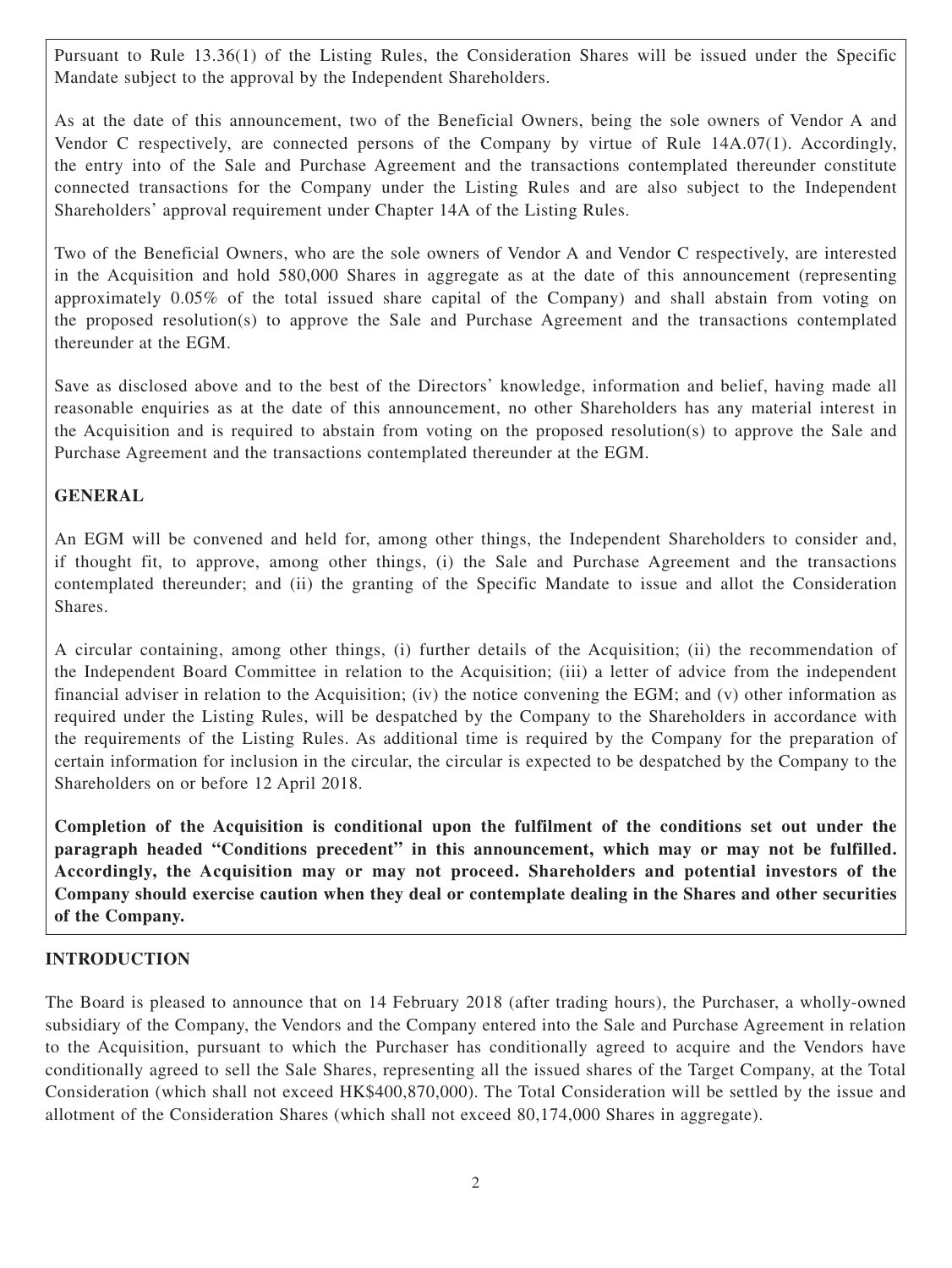Upon Completion, HNHK, HNC (both being the Company's indirect non-wholly-owned subsidiaries) and the Target Company will become indirect wholly-owned subsidiaries of the Company.

## **THE SALE AND PURCHASE AGREEMENT**

Principal terms of the Sale and Purchase Agreement are set out below:

| Date    |   |       | 14 February 2018 (after trading hours)                |
|---------|---|-------|-------------------------------------------------------|
| Parties | ÷ | (i)   | Hyproca Nutrition B.V., being the Purchaser;          |
|         |   | (i)   | Perfect Victory Holdings Limited, being Vendor A;     |
|         |   | (iii) | Dynamic Winners Group Limited, being Vendor B;        |
|         |   | (iv)  | Reliable Global Holdings Limited, being Vendor C; and |
|         |   | (v)   | the Company                                           |
|         |   |       |                                                       |

#### **Subject matter**

Pursuant to the Sale and Purchase Agreement, the Purchaser has conditionally agreed to acquire and the Vendors have conditionally agreed to sell the Sale Shares at the Total Consideration. The Sale Shares represent all the issued shares of the Target Company.

Upon completion of the Reorganisation (details of which are set out under the paragraph headed "The Sale and Purchase Agreement – Reorganisation" below), the Target Company will hold 15% equity interest in HNHK, an indirect non-wholly-owned subsidiary of the Company.

#### **Consideration**

Pursuant to the Sale and Purchase Agreement, the Total Consideration payable by the Purchaser to the Vendors for the Acquisition comprises the Upfront Consideration and the Subsequent Consideration (if any), with a maximum cap of HK\$400,870,000.

#### **Upfront Consideration**

The Upfront Consideration shall be calculated as 15% of 8.5 times of the audited consolidated net profit after taxation of HNC Group for the year ended 31 December 2017. Upon Completion, the Upfront Consideration will be fully settled by the issue and allotment of the Upfront Consideration Shares at the Consideration Share Price by the Company to the Vendors in proportion to their respective equity interest in the Target Company.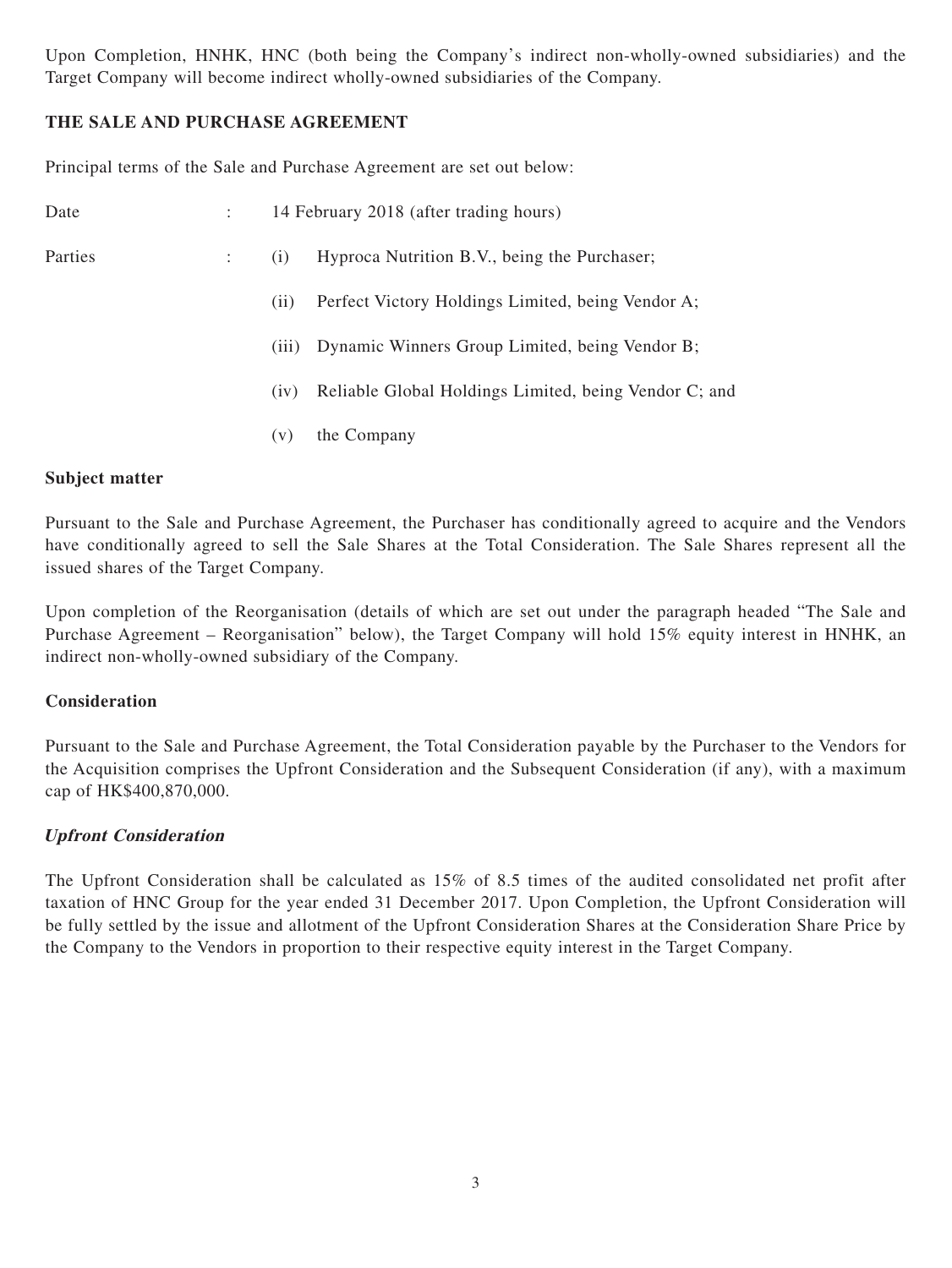#### **Subsequent Consideration**

Pursuant to the Sale and Purchase Agreement, the Subsequent Consideration is determined based on the Average Growth Rate. The Average Growth Rate shall be calculated in accordance with the following formula:

Average Growth Rate =  $\{[(B - A) \div A] + [(C - B) \div B] + [(D - C) \div C]\}\times 100\% \div 3$ 

The Subsequent Consideration shall in turn be determined as follows:

- (i) If the Average Growth Rate is 20% or less, the Subsequent Consideration shall equal to zero.
- (ii) In the event that the Average Growth Rate is less than 25% but more than 20%, the Subsequent Consideration shall be determined in accordance with the following formula:

Subsequent Consideration =  $(2.5 \times X + 2 \times Y + 1.5 \times Z) \times 15\%$ 

(iii) In the event that the Average Growth Rate is 25% or above, the Subsequent Consideration shall be calculated in accordance with the following formula:

Subsequent Consideration =  $(5 \times X + 4 \times Y + 3 \times Z) \times 15\%$ 

Where (for all the calculation formulae above),

- A = the audited consolidated net profit after taxation of HNC Group for the year ended 31 December 2017;
- B = the audited consolidated net profit after taxation of HNC Group for the year ending 31 December 2018;
- $C =$  the audited consolidated net profit after taxation of HNC Group for the year ending 31 December 2019;
- D = the audited consolidated net profit after taxation of HNC Group for the year ending 31 December 2020;
- $X = (B A)$  or zero, whichever is higher;
- $Y = (C B)$  or zero, whichever is higher; and
- $Z = (D C)$  or zero, whichever is higher

The Subsequent Consideration (if any) will be settled by the issue and allotment of the Subsequent Consideration Shares at the Consideration Share Price by the Company to the Vendors in proportion to their respective equity interest in the Target Company. The Subsequent Consideration shall be payable to the Vendors no later than the twentieth (20th) Business Day immediately after the date of announcement of the Company's annual results for the year ending 31 December 2020.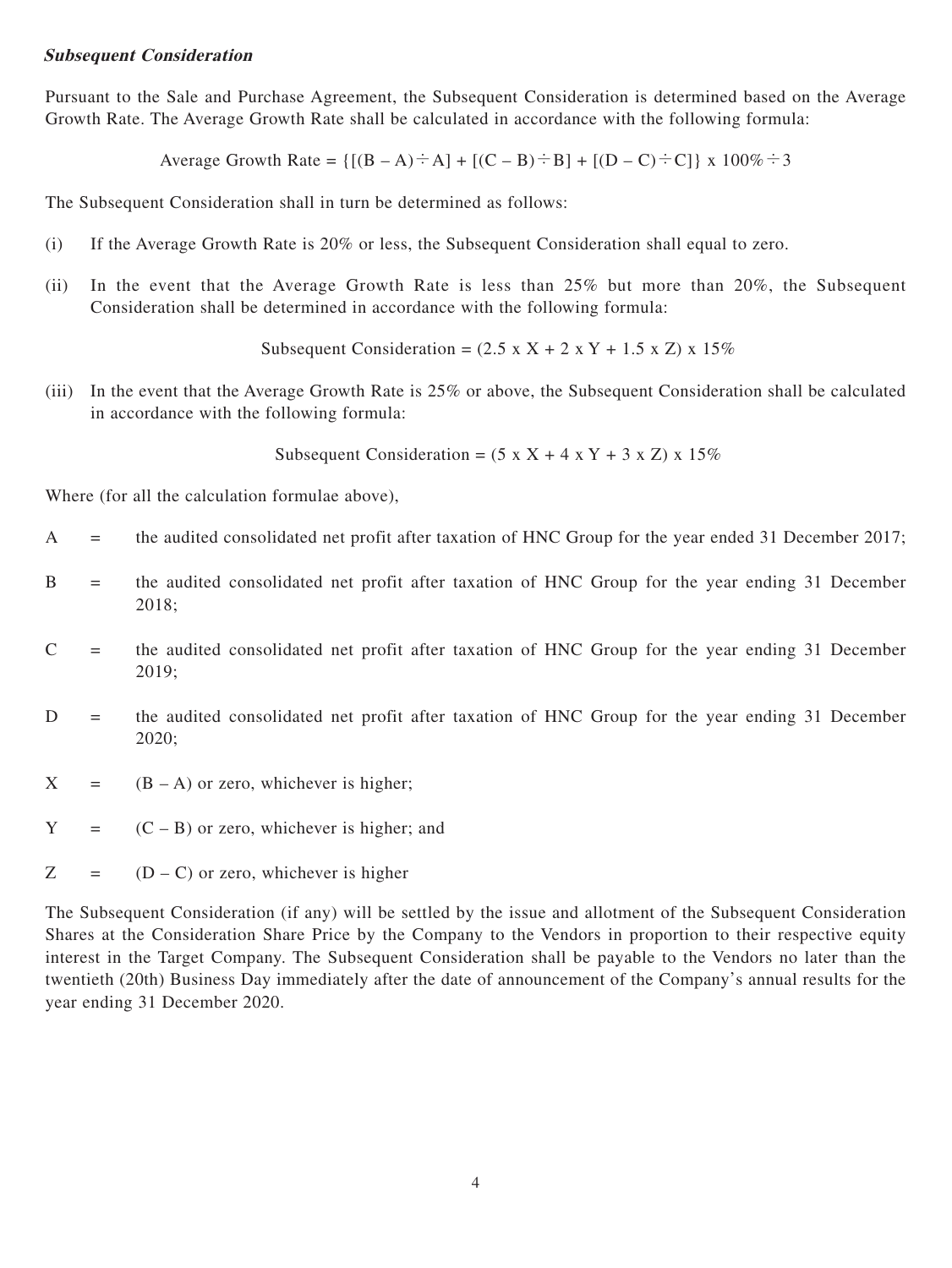The Total Consideration was determined after arm's length negotiations between the Purchaser and the Vendors with reference to among others, (i) the historical financial performance of HNC Group; and (ii) the business development and prospects of HNC Group in the long run. The Directors (excluding the independent non-executive Directors, whose view will be included in the circular to be despatched to the Shareholders) consider that the Total Consideration is fair and reasonable and the Acquisition is in the interests of the Company and the Shareholders as a whole.

#### **Consideration Shares**

#### **Number of Shares**

As at the date of this announcement, the Company has 1,256,061,530 Shares in issue. Based on the maximum cap of the Total Consideration and the Consideration Share Price, the maximum number of 80,174,000 Consideration Shares represents:

- (i) approximately 6.38% of the total number of issued Shares of the Company as at the date of this announcement; and
- (ii) approximately 6.00% of the total number of issued Shares of the Company as enlarged by the issue and allotment of the Consideration Shares (assuming there will be no change in the total number of issued Shares of the Company between the date of this announcement and the issue and allotment of the Consideration Shares).

#### **Share price**

The Consideration Share Price of HK\$5.00 per Consideration Share represents:

- (i) a premium of approximately 3.31% to the closing price of HK\$4.84 per Share as quoted on the Stock Exchange on 14 February 2018, being the Last Trading Day;
- (ii) a premium of approximately 3.52% to the average closing price of approximately HK\$4.83 per Share as quoted on the Stock Exchange for the last five consecutive trading days up to and including the Last Trading Day; and
- (iii) a premium of approximately 1.83% to the average closing price of approximately HK\$4.91 per Share as quoted on the Stock Exchange for the last ten consecutive trading days up to and including the Last Trading Day.

The Consideration Share Price was determined after arm's length negotiations between the Purchaser and the Vendors with reference to the current market price of the Share. The Directors (excluding the independent nonexecutive Directors, whose view will be included in the circular to be despatched to the Shareholders) consider that the Consideration Share Price is fair and reasonable and on normal commercial terms.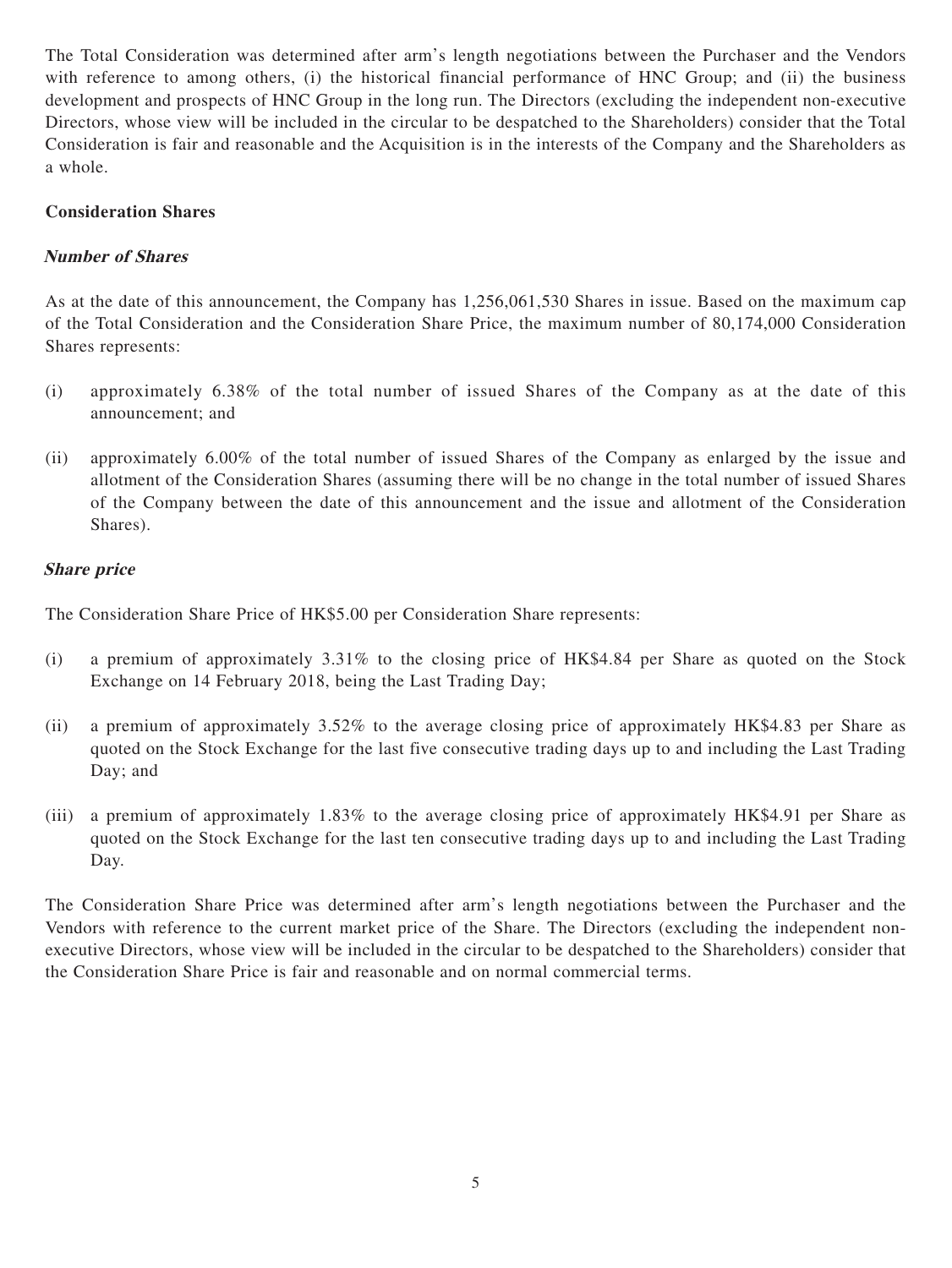## **Lock-up undertakings**

Pursuant to the Sale and Purchase Agreement, each of the Vendors undertakes to the Purchaser that it will not:

- (i) in respect of one-thirds of the Upfront Consideration Shares, for a period of 12 months from the issue and allotment of the Upfront Consideration Shares, sell, give, transfer, assign or dispose of or otherwise Encumber any of such Consideration Shares;
- (ii) in respect of another one-thirds of the Upfront Consideration Shares, for a period of 24 months from the issue and allotment of the Upfront Consideration Shares, sell, give, transfer, assign or dispose of or otherwise Encumber any of such Consideration Shares;
- (iii) in respect of the remaining one-thirds of the Upfront Consideration Shares, for a period of 36 months from the issue and allotment of the Upfront Consideration Shares, sell, give, transfer, assign or dispose of or otherwise Encumber any of such Consideration Shares; and
- (iv) in respect of the Subsequent Consideration Shares, for a period of 12 months from the issue and allotment of the Subsequent Consideration Shares, sell, give, transfer, assign or dispose of or otherwise Encumber any of such Consideration Shares,

unless prior written consent has been obtained from the Purchaser.

## **Reorganisation**

As at the date of this announcement, the Transfer Shares, representing 15% of all shares issued by HNHK, are beneficially owned by the Beneficial Owners and are legally held by Ms. Li Yimin, being the nominee of the Beneficial Owners. Upon completion of the Reorganisation, the Transfer Shares will be transferred to the Target Company free from Encumbrances and together with all rights now or hereafter attaching or accruing thereto. The Vendors undertake to discharge and/or procure the Target Company to discharge all the outstanding liabilities and obligations of the Target Company upon completion of the Reorganisation and immediately before the Completion.

Set out below is the group chart of the Target Company upon completion of Reorganisation:

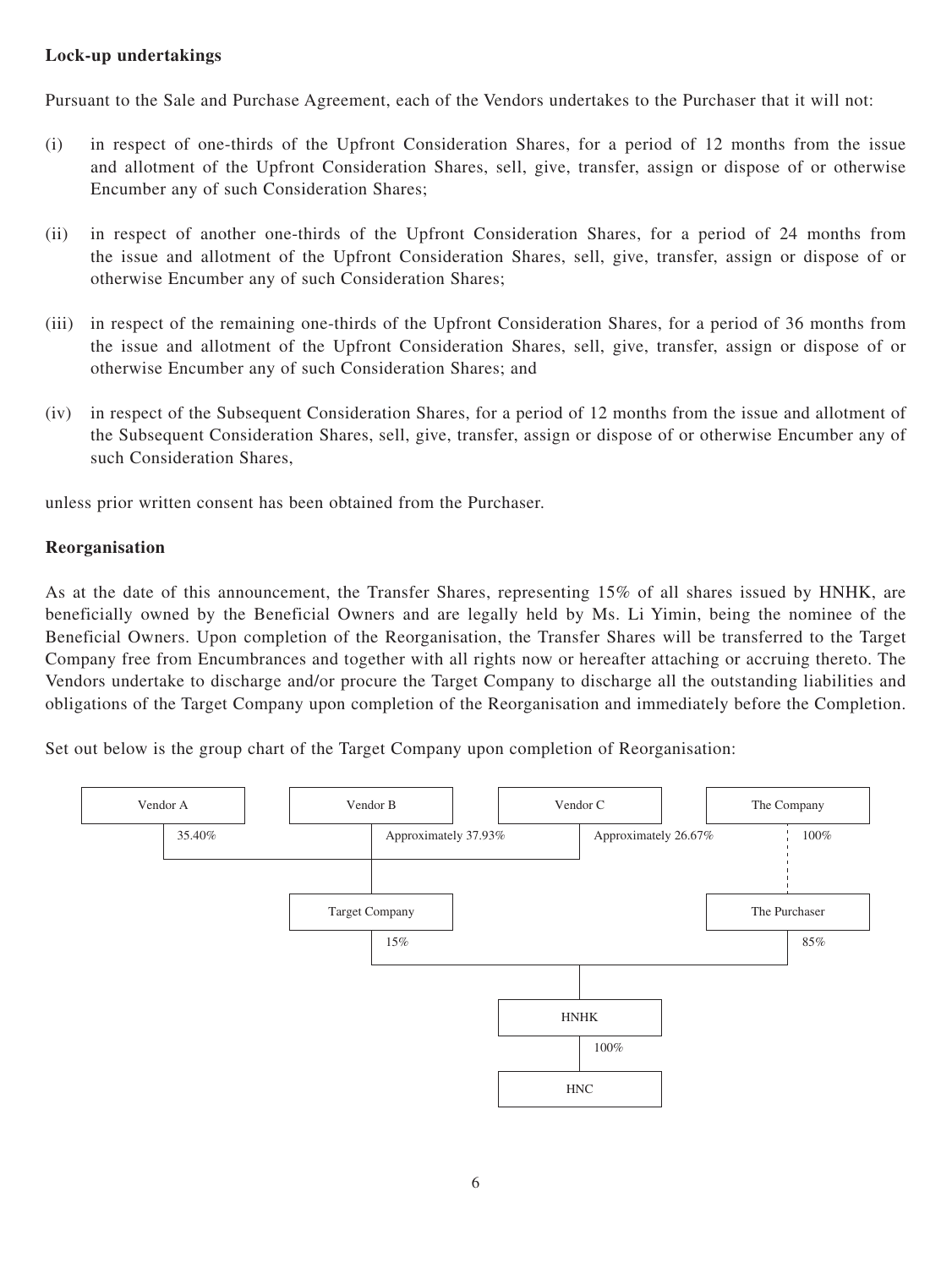## **Conditions precedent**

Completion of the Acquisition shall be conditional upon the fulfilment of the following conditions:

- (i) the Reorganisation having been duly completed and the Target Company having been duly registered as the holder of the Transfer Shares;
- (ii) the representations, warranties and undertakings given by each of the Vendors as set out in the Sale and Purchase Agreement remaining true, accurate and not misleading throughout the period from the date of the Sale and Purchase Agreement to the Completion Date;
- (iii) the Independent Shareholders passing at the EGM resolutions approving the entry into, execution, delivery and performance of the Sale and Purchase Agreement and the transactions contemplated thereunder, including without limitation the purchase of the Sale Shares and the issue and allotment of the Consideration Shares to the Vendors, and giving any other approvals or notifications as may be required under the Listing Rules and other applicable laws;
- (iv) all necessary consents from any relevant governmental or regulatory authorities or other relevant third parties in connection with the Sale and Purchase Agreement and the transactions contemplated hereunder required to be obtained on the part of the Purchaser or the Company having been obtained; and
- (v) the Company having obtained an approval from the Stock Exchange for the listing of and permission to deal in the Consideration Shares and such listing and permission not being subsequently revoked prior to the issue and allotment of the Consideration Shares.

Conditions precedent (ii) as set out above may be waived in writing by the Purchaser at its sole and absolute discretion. If any of the conditions precedent set out above are not fulfilled or waived at or before 5:00 p.m. (Hong Kong time) on the Long Stop Date, the Sale and Purchase Agreement shall lapse and be of no further effect (except the confidentiality obligations and certain clauses as specified therein), and no party to the Sale and Purchase Agreement shall have liability and obligation to the other party, save in respect of any antecedent breaches of the Sale and Purchase Agreement.

## **Completion**

Upon Completion, the Target Company will be 100% owned by the Purchaser and become an indirect whollyowned subsidiary of the Company. As such, HNHK and HNC will be 100% owned by the Purchaser and become indirect wholly-owned subsidiaries of the Company. Their financial results, assets and liabilities will continue be consolidated into the consolidated financial statements of the Company.

Unless the sale of all of the Sale Shares is completed simultaneously, neither any Vendor nor the Purchaser shall be obliged to complete the purchase of any of the Sale Shares.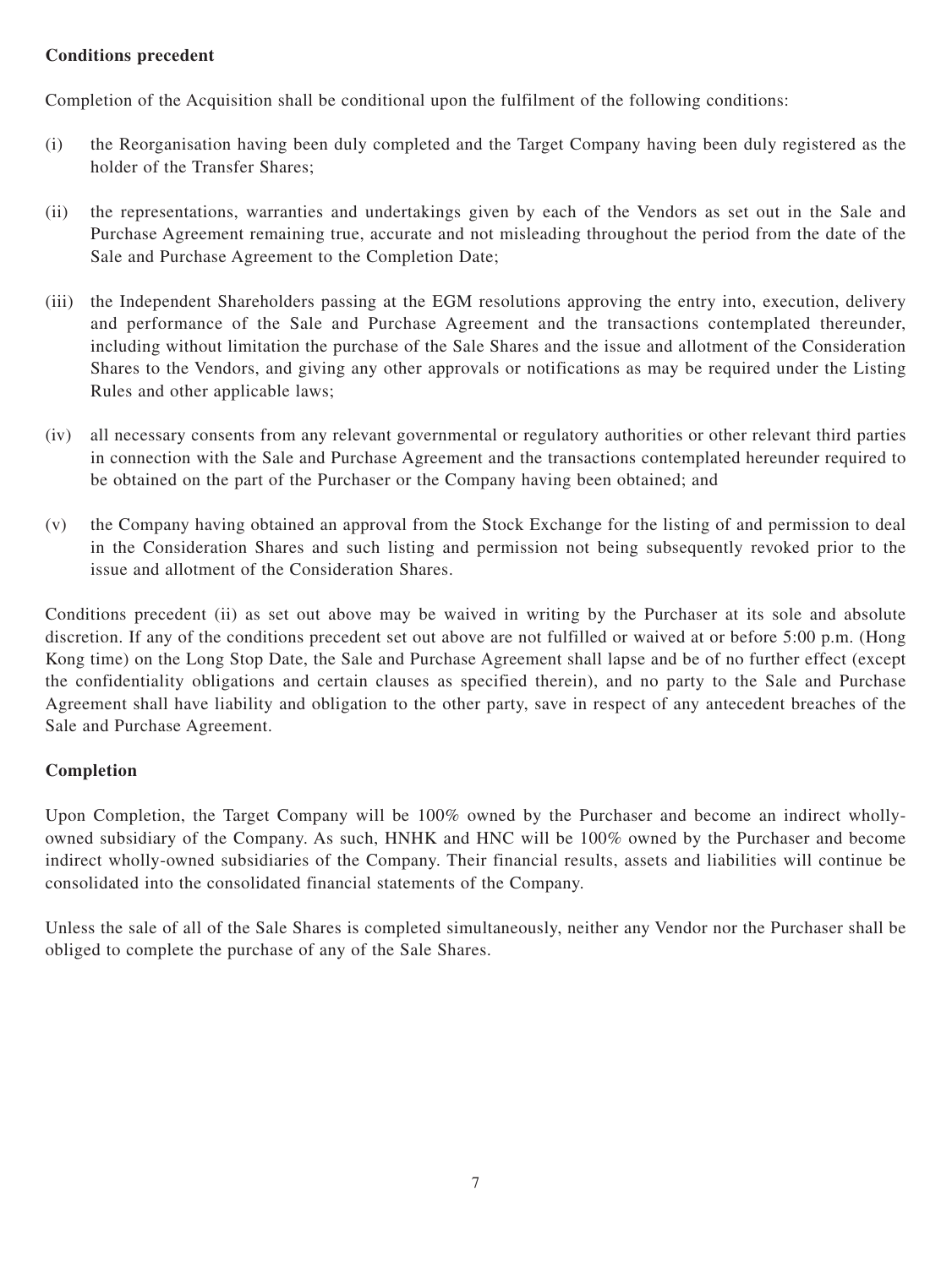#### **EFFECT ON THE SHAREHOLDING STRUCTURE**

For illustrative purpose only, the following table sets out the effect of the issue of the Consideration Shares on the shareholding structure of the Company based on the total number of issued Shares as at the date of this announcement and assuming (i) the Completion having taken place; and (ii) the maximum number of Consideration Shares having been issued and allotted, without taking into account any other new Shares, if any, after the date of this announcement and prior to the Completion.

|                                                   |                   |             | Immediately upon the issue   |             |
|---------------------------------------------------|-------------------|-------------|------------------------------|-------------|
|                                                   | As at the date of |             | and allotment of the maximum |             |
|                                                   | this announcement |             | <b>Consideration Shares</b>  |             |
|                                                   | Number of         | Approximate | Number of                    | Approximate |
|                                                   | <b>Shares</b>     | %           | <b>Shares</b>                | %           |
| Vendor A                                          |                   |             | 28,381,596                   | 2.12        |
| Vendor B                                          |                   |             | 30,412,671                   | 2.28        |
| Vendor C                                          |                   |             | 21,379,733                   | 1.60        |
| Center Laboratories, Inc. ("Center Lab") (Note 1) | 505,931,772       | 40.28       | 505,931,772                  | 37.86       |
| Mr. Bartle van der Meer (Notes 2 and 3)           | 162,605,230       | 12.95       | 162,605,230                  | 12.17       |
| Mr. Yan Weibin (Notes 4 and 5)                    | 106,939,085       | 8.51        | 106,939,085                  | 8.00        |
| <b>Public Shareholders</b>                        | 480,585,443       | 38.26       | 480,585,443                  | 35.97       |
|                                                   | 1,256,061,530     | 100.00      | 1,336,235,530                | 100.00      |

Notes:

- 1. As at the date of this announcement, Center Lab beneficially owns 361,738,129 Shares. Both BioEngine Capital Inc. and BioEngine Technology Development Inc., which hold 123,355,375 Shares and 20,838,268 Shares respectively, are non-wholly-owned subsidiaries of Center Lab. Accordingly, Center Lab is deemed to be interested in a total of 505,931,772 Shares.
- 2. The amount represents the number of Shares Mr. Bartle van der Meer is deemed to be interested in under the SFO as at the date of this announcement, and comprises (i) 400,000 Shares he beneficially owns; and (ii) 162,205,230 Shares held by Dutch Dairy Investments HK Limited, a corporation which he indirectly controls. Apart from these, Mr. Bartle van der Meer also holds share options granted by the Company on 21 January 2016 (under the share option scheme of the Company approved by the Shareholders on 19 September 2009) which enables him to subscribe for 800,000 Shares.
- 3. Dutch Dairy Investments HK Limited, which holds 162,205,230 Shares, is wholly-owned by Dutch Dairy Investments B.V.. Dutch Dairy Investments B.V. is owned as to 50.00% by Fan Deming B.V., which is in turn wholly-owned by Mr. Bartle van der Meer.
- 4. The amount represents the number of Shares Mr. Yan Weibin is deemed to be interested in under the SFO as at the date of this announcement, and comprises (i) 400,000 Shares he beneficially owns; and (ii) 106,539,085 Shares held by Ausnutria Holding Co. Ltd., a corporation which is wholly-owned by him. Apart from these, Mr. Yan Weibin also holds share options granted by the Company on 21 January 2016 (under the share option scheme of the Company approved by the Shareholders on 19 September 2009) which enables him to subscribe for 800,000 Shares.
- 5. Ms. Chen Miaoyuan is the spouse of Mr. Yan Weibin and is therefore deemed to be interested in all the Shares in which Mr. Yan Weibin is deemed to be interested.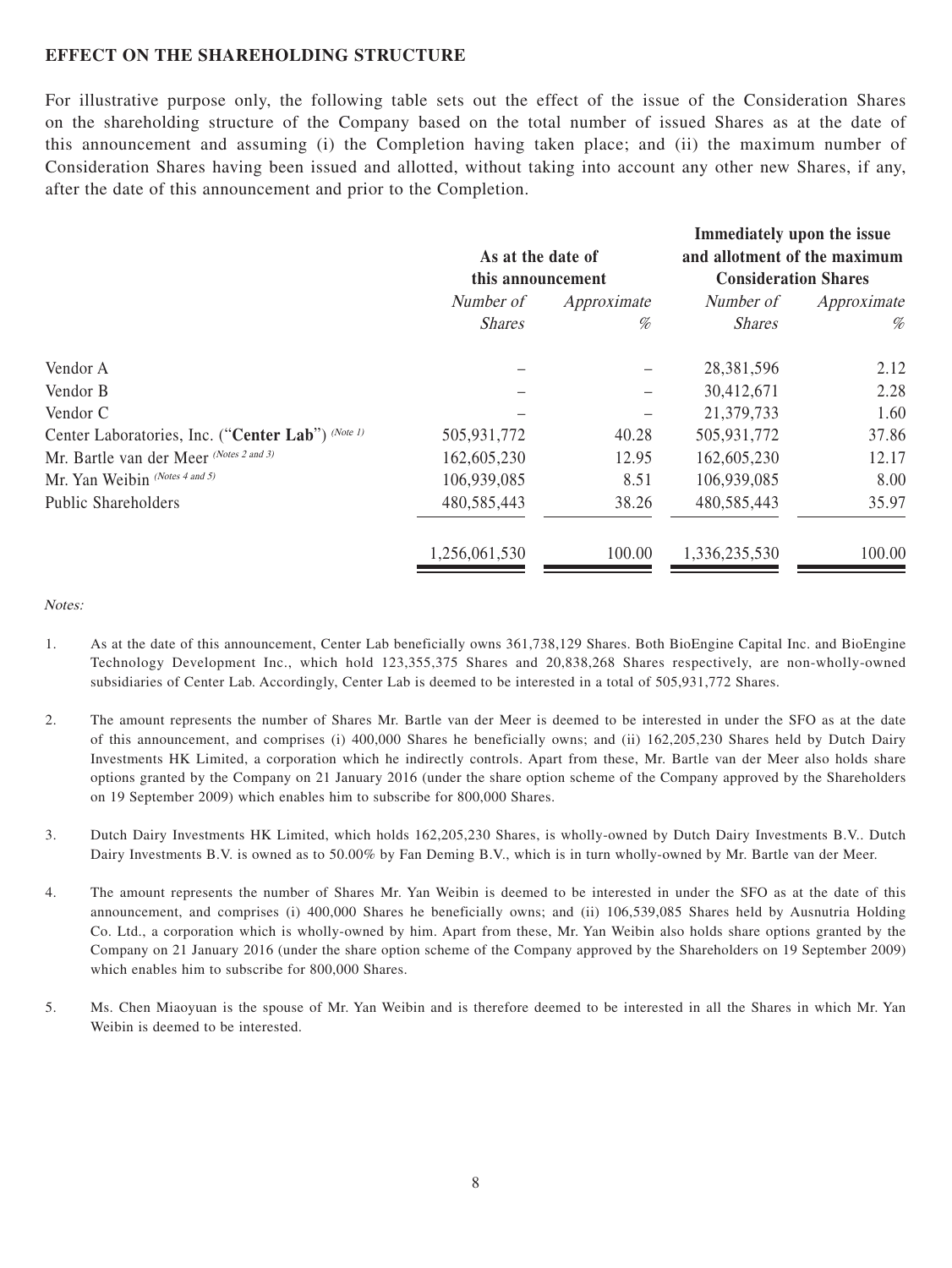#### **INFORMATION OF THE GROUP, THE PURCHASER AND THE VENDORS**

#### **The Group**

The principal business activity of the Company is investment holding. The Group is principally engaged in the dairy industry with activities ranging from research and development, milk collection, processing, production, packaging, marketing and distribution of infant formula and other dairy products to customers in the PRC, the Netherlands and other overseas countries. The Group also commenced the business in research and development, production, marketing and distribution of nutrition products to customers principally located in the PRC, Australia and New Zealand.

#### **The Purchaser**

Hyproca Nutrition B.V. is a private company with limited liability incorporated in the Netherlands and an indirect wholly-owned subsidiary of the Company and is principally engaged in marketing and distribution of goat milk nutrition products. As at the date of this announcement, the Purchaser owns 85% of all the issued shares of HNHK.

#### **The Vendors**

Perfect Victory Holdings Limited and Reliable Global Holdings Limited, being Vendor A and Vendor C respectively, are companies incorporated under the laws of the British Virgin Islands with limited liability and are principally engaged in investment holding. As at the date of this announcement, Vendor A and Vendor C are solely owned by two of the Beneficial Owners respectively, who own HNHK as to 5.31% and 4.00% respectively. Upon completion of the Reorganisation, Vendor A and Vendor C will respectively own 35.40% and approximately 26.67% of the equity interest of the Target Company, which in turn own 15% equity interest of HNHK.

Dynamic Winners Group Limited, being Vendor B, is a company incorporated under the laws of the British Virgin Islands with limited liability and is principally engaged in investment holding. Vendor B is beneficially owned by the Remaining Beneficial Owners. As at the date of this announcement, the Remaining Beneficial Owners own 5.69% equity interest in HNHK in aggregate. Upon completion of the Reorganisation, Vendor B will own approximately 37.93 % of the equity interest of the Target Company, which in turn own 15% equity interest of HNHK.

## **INFORMATION OF THE TARGET COMPANY**

The Target Company is a company set up by the Vendors and incorporated under the laws of the British Virgin Islands with limited liability and is principally engaged in investment holding. As at the date of this announcement and upon completion of the Reorganisation, the Target Company is and will continue to be owned as to 35.40%, approximately 37.93% and approximately 26.67% by Vendor A, Vendor B and Vendor C, respectively.

Upon completion of Reorganisation, HNHK will be owned as to 85% and 15% by the Purchaser and the Target Company, respectively. HNHK and HNC are principally engaged in marketing and distribution of goat milk nutrition products in Hong Kong and the PRC, respectively.

The total investment of HNC Group was contributed by the Purchaser and the Beneficial Owners on a proportion basis (i.e. RMB8.50 million and RMB1.5 million respectively).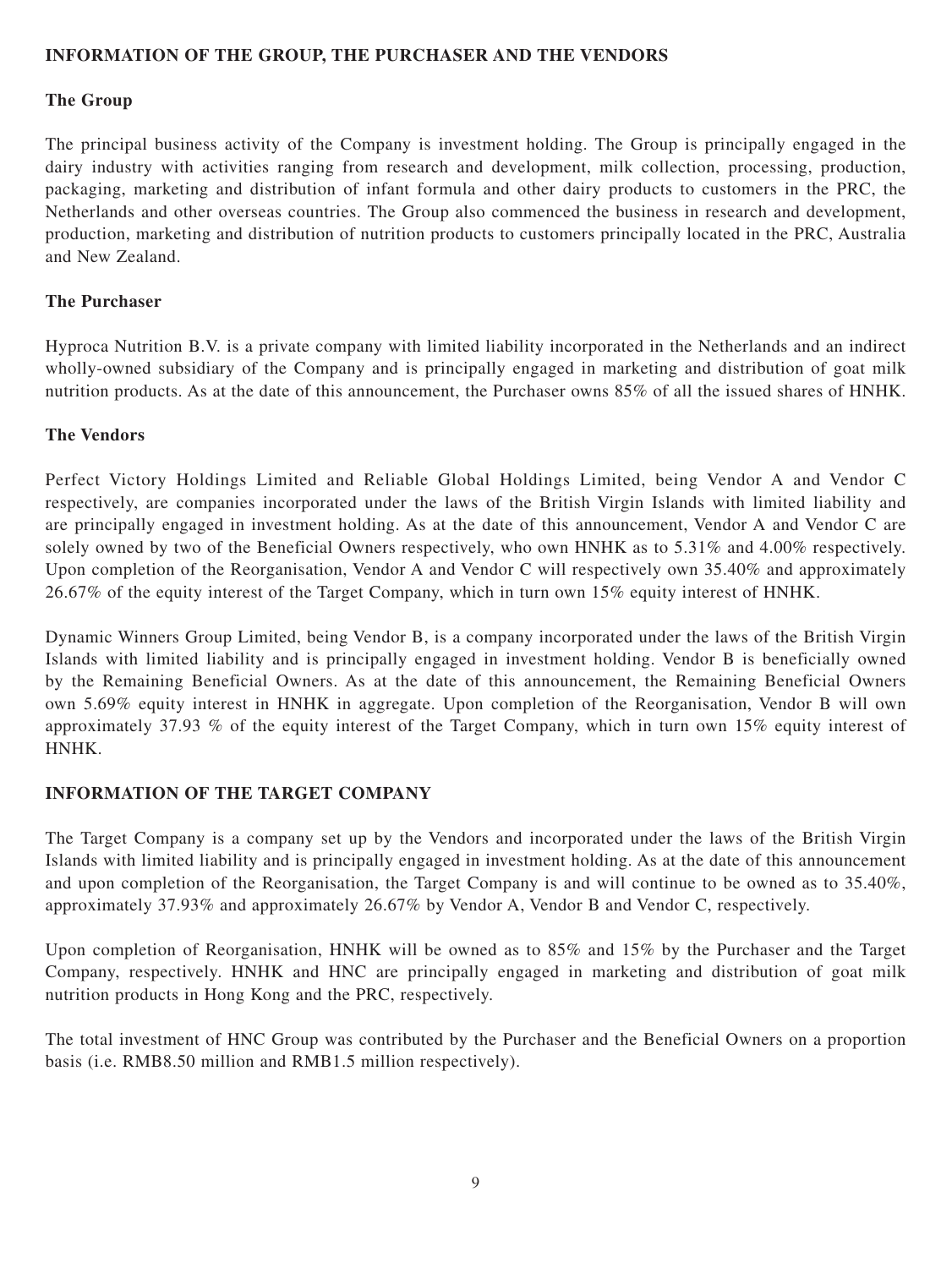## **Financial information of HNC Group**

Set out below is the summary of the key financial information of HNC Group based on the audited consolidated financial statements of HNC Group for the two years ended 31 December 2016 and the unaudited consolidated financial statements of HNC Group for the six months ended 30 June 2017:

|                            | Year ended<br>31 December<br>2015<br><b>RMB</b> million<br>(audited) | Year ended<br>31 December<br>2016<br><b>RMB</b> million<br>(audited) | Six months<br>ended<br>30 June<br>2017<br><b>RMB</b> million<br>(unaudited) |
|----------------------------|----------------------------------------------------------------------|----------------------------------------------------------------------|-----------------------------------------------------------------------------|
| Revenue                    | 461.04                                                               | 664.96                                                               | 454.62                                                                      |
| Net profit before taxation | 94.10                                                                | 143.06                                                               | 112.14                                                                      |
| Net profit after taxation  | 67.69                                                                | 103.99                                                               | 80.11                                                                       |
|                            |                                                                      |                                                                      | As at<br>30 June<br>2017<br><b>RMB</b> million<br>(unaudited)               |
| Net assets                 |                                                                      |                                                                      | 267.07                                                                      |

## **REASONS FOR AND BENEFITS OF THE ACQUISITION**

The Group is principally engaged in the dairy business, in particular on the manufacture and distribution of infant formula, where it has established a strong foundation over the years.

Both HNHK and HNC were established in 2011 to be a marketing and sales platform for nutrition products, in particular the goat milk infant formula under the brand name of Kabrtia, in consumer packs to Hong Kong and the PRC. The financial results of HNC Group have been consolidated into the consolidated financial statements of the Company since the year ended 31 December 2011. Since then, HNC Group has provided the Group with continuous positive contribution.

With the increasing recognition of the good quality of goat milk infant formula, the Kabrita series products has progressed significantly, and become a major momentum for the Group's business growth. Furthermore, the market share of Kabrita has been ranked as the number one imported goat milk infant formula in the PRC for three consecutive years since 2014. The management of the Company is of the view that Kabrita will continue to grow steadily and positively contribute to the Group.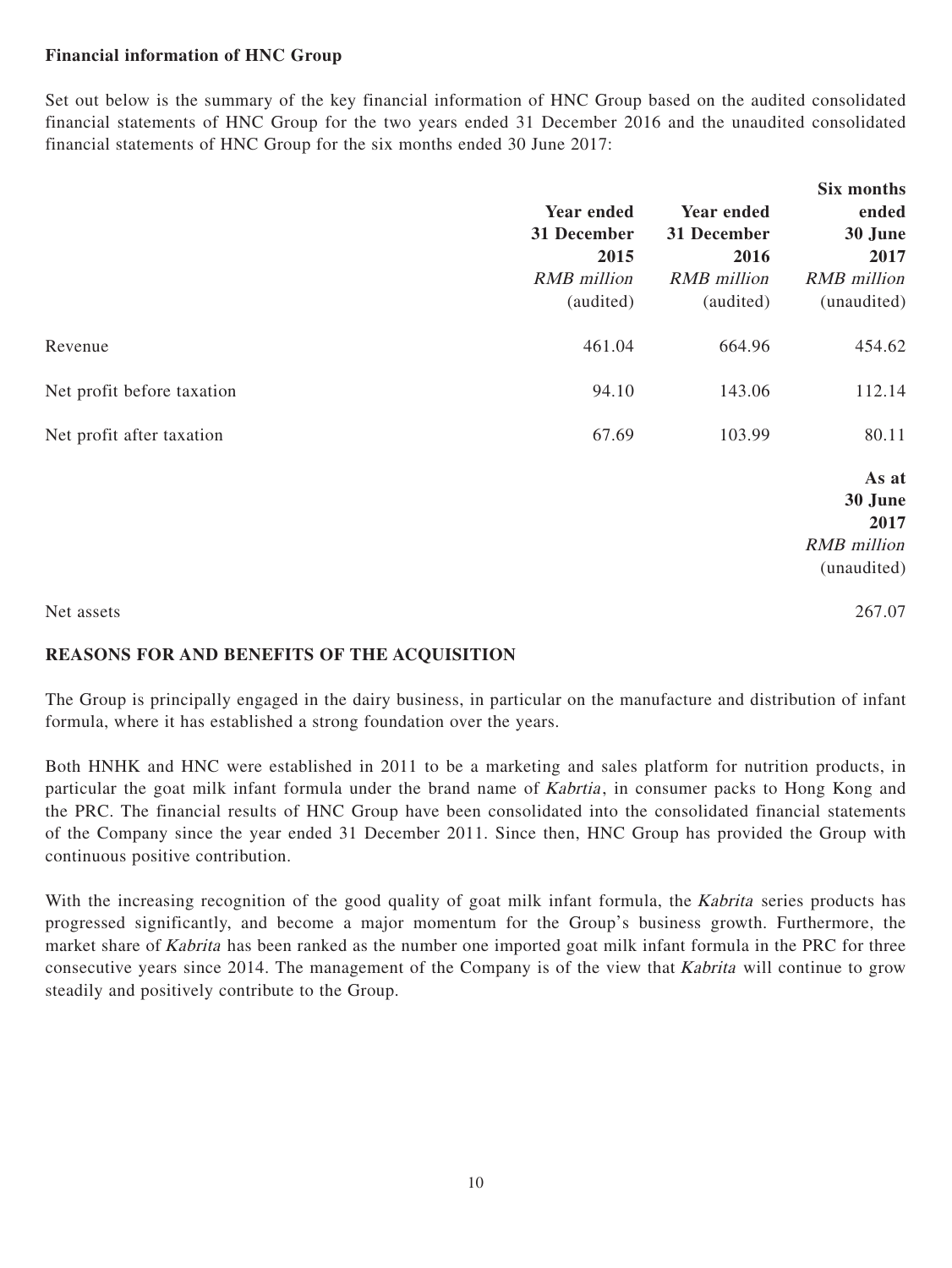The acquisition of the remaining 15% equity interest of HNHK will (i) enable the Group to further enhance its operating results and fully benefit from 100% of the cash flow streams and profit of HNC Group; (ii) enable the Group to further increase its stake in HNC Group, the operations of which the Group is familiar with through its existing 85% equity interest in HNHK; and (iii) facilitate better implementation of the operating philosophies and strategies of the Company into HNC Group, create better synergy with the Group as a whole, and hence improve the operational efficiency.

In view of the long term strategic plan of the Group to become one of the major global players in the nutrition sector, particularly on infant formula products, the Company continues to streamline its business structure and strategies, increase its effort on the building of the global supply chain on goat milk infant formula and establish the overseas nutritional business. The Acquisition is in line with the development of the Group to continue to develop its goat milk infant formula products sector, which is expected to give a positive impact to the operations, financial results and profitability of the Group.

Having considered the above reasons, the Directors (excluding the independent non-executive Directors, whose view will be included in the circular to be despatched to the Shareholders) consider that the terms and conditions of the Sale and Purchase Agreement are fair and reasonable and are in the interests of the Shareholders as a whole.

## **MANDATE TO ISSUE THE CONSIDERATION SHARES AND APPLICATION FOR LISTING**

The Consideration Shares will be issued and allotted pursuant to the Specific Mandate proposed to be sought from the Independent Shareholders at the EGM.

The Consideration Shares, when issued, allotted and fully paid, will rank pari passu in all respects among themselves and with the Shares in issue as at the date of issue and allotment of the Consideration Shares save as regards any right to (i) dividend which may be declared or paid by the Company; or (ii) any other form of shareholder's rights or benefits against the Company, in either case by reference to a record date which is prior to the date of issue and allotment.

Application will be made by the Company to the Listing Committee of the Stock Exchange for the listing of and permission to deal in the Consideration Shares.

## **IMPLICATIONS UNDER THE LISTING RULES**

As one or more of the applicable percentage ratios (as defined in Rule 14.07 of the Listing Rules) in respect of the Acquisition exceed 5% but are less than 25%, the Acquisition constitutes a discloseable transaction for the Company and is subject to reporting and announcement requirements under Chapter 14 of the Listing Rules.

Pursuant to Rule 13.36(1) of the Listing Rules, the Consideration Shares will be issued under the Specific Mandate subject to the approval by the Independent Shareholders.

As at the date of this announcement, two of the Beneficial Owners, being the sole owners of Vendor A and Vendor C respectively, are a director of HNC and a chief executive of the Company respectively, and hence are connected persons of the Company by virtue of Rule 14A.07(1). Accordingly, the entry into of the Sale and Purchase Agreement and the transactions contemplated thereunder also constitute connected transactions for the Company under the Listing Rules and are also subject to the Independent Shareholders' approval requirement under Chapter 14A of the Listing Rules.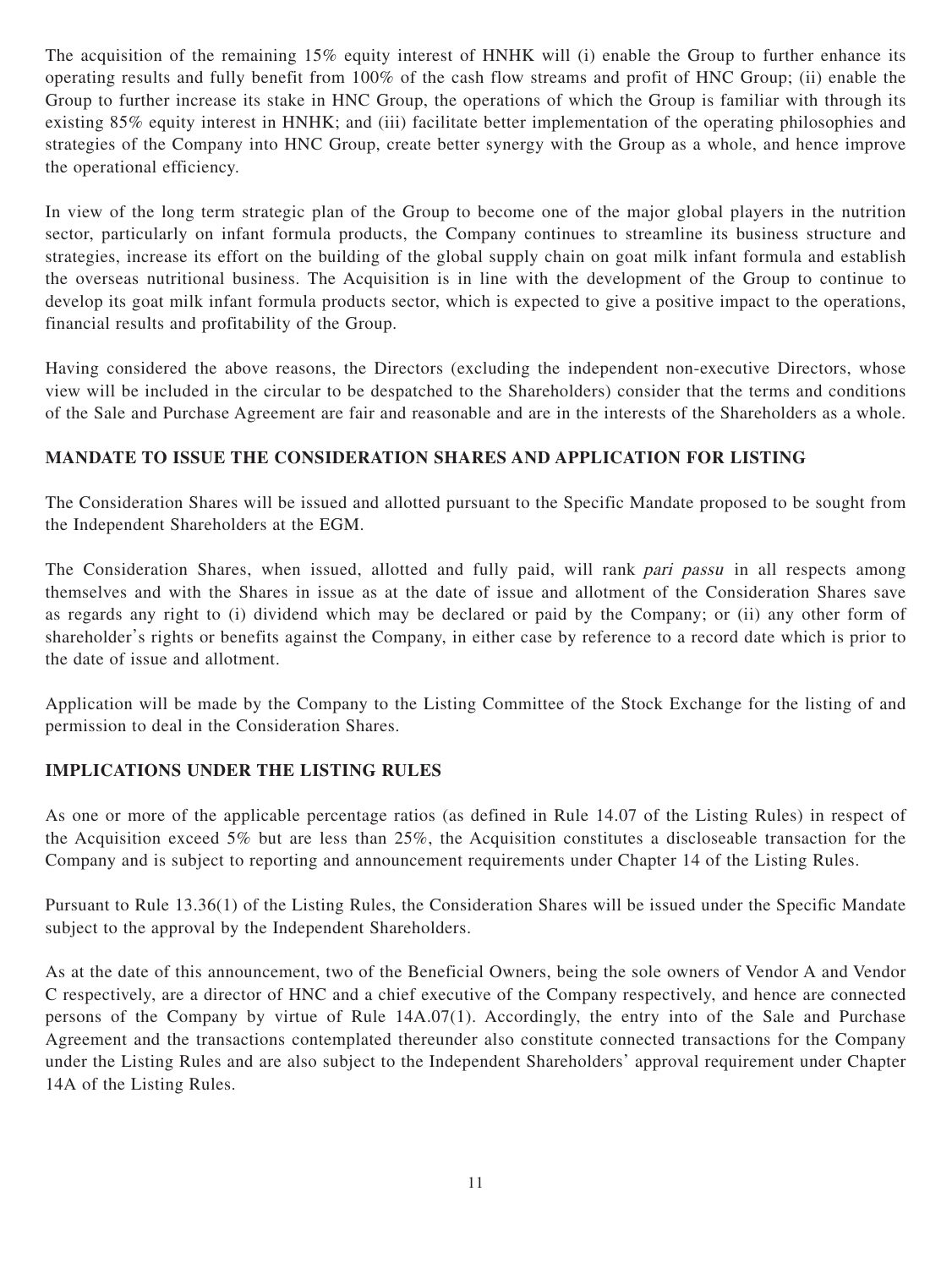Two of the Beneficial Owners, who are the sole owners of Vendor A and Vendor C respectively, are interested in the Acquisition and hold 580,000 Shares in aggregate as at the date of this announcement (representing approximately 0.05% of the total issued share capital of the Company) and shall abstain from voting on the proposed resolution(s) to approve the Sale and Purchase Agreement and the transactions contemplated thereunder at the EGM.

Save as disclosed above and to the best of the Directors' knowledge, information and belief, having made all reasonable enquiries as at the date of this announcement, no other Shareholders has any material interest in the Acquisition and is required to abstain from voting on the proposed resolution(s) to approve the Sale and Purchase Agreement and the transactions contemplated thereunder at the EGM.

## **GENERAL**

An EGM will be convened and held for, among other things, the Independent Shareholders to consider and, if thought fit, to approve, among other things, (i) the Sale and Purchase Agreement and the transactions contemplated thereunder; and (ii) the granting of the Specific Mandate to issue and allot the Consideration Shares.

The Independent Board Committee comprising all the independent non-executive Directors has been formed to advise the Independent Shareholders on the terms of the Sale and Purchase Agreement and the transactions contemplated thereunder. An independent financial adviser will be appointed to advise the Independent Board Committee and Independent Shareholders in this regard.

A circular containing, among other things, (i) further details of the Acquisition; (ii) the recommendation of the Independent Board Committee in relation to the Acquisition; (iii) a letter of advice from the independent financial adviser in relation to the Acquisition; (iv) the notice convening the EGM; and (v) other information as required under the Listing Rules, will be despatched by the Company to the Shareholders in accordance with the requirements of the Listing Rules. As additional time is required by the Company for the preparation of certain information for inclusion in the circular, the circular is expected to be despatched by the Company to the Shareholders on or before 12 April 2018.

**Completion of the Acquisition is conditional upon the fulfilment of the conditions set out under the paragraph headed "Conditions precedent" in this announcement, which may or may not be fulfilled. Accordingly, the Acquisition may or may not proceed. Shareholders and potential investors of the Company should exercise caution when they deal or contemplate dealing in the Shares and other securities of the Company.**

#### **DEFINITIONS**

Unless otherwise specified, the following terms have the following meanings in this announcement:

"Acquisition" The proposed acquisition of the Sale Shares by the Purchasers from the Vendors pursuant to the terms and conditions of the Sale and Purchase Agreement "Average Growth Rate" the average growth rates in the audited consolidated net profit after taxation of HNC Group for the years ending 31 December 2018, 2019 and 2020 respectively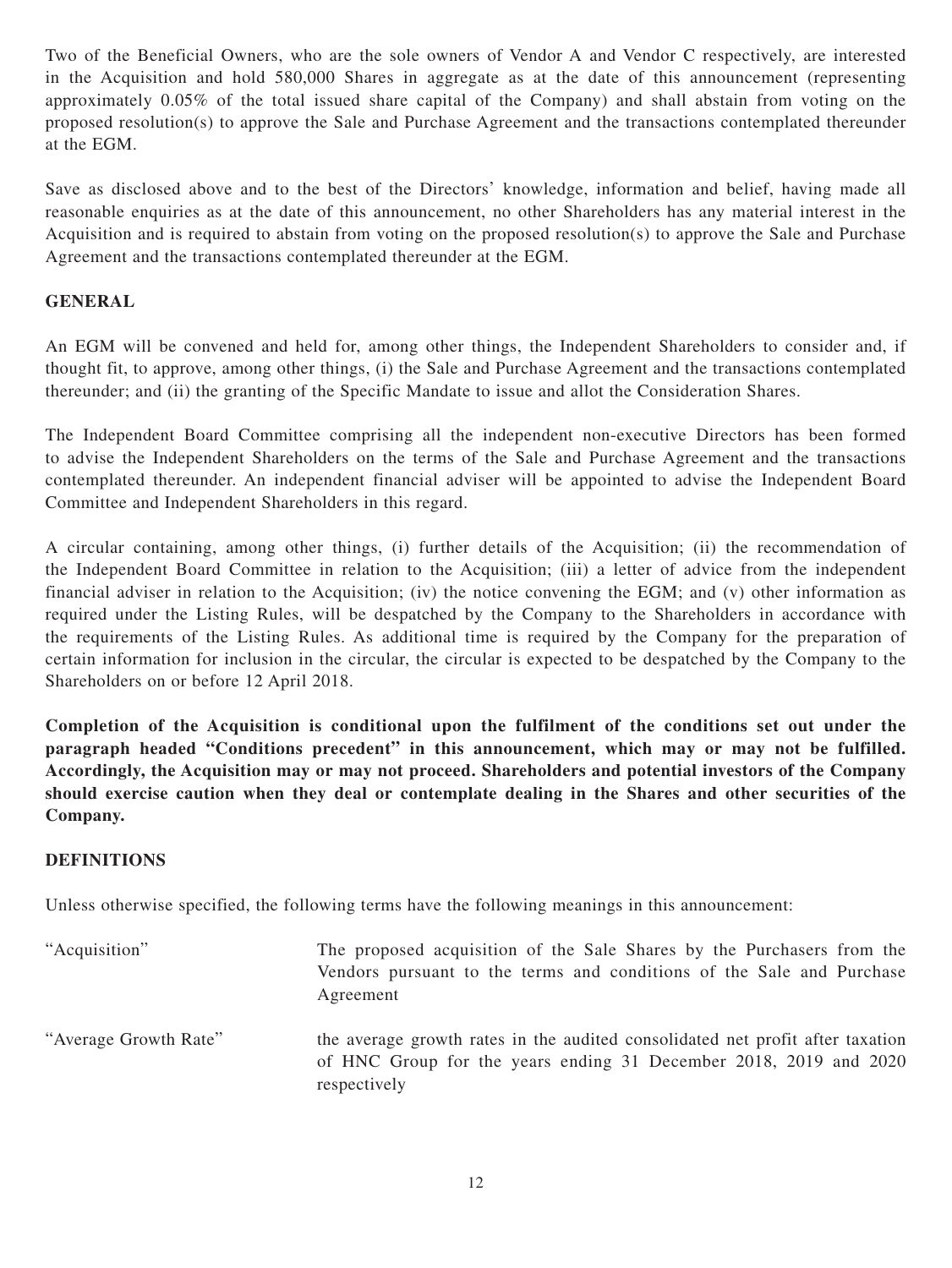| "Beneficial Owners"         | the 28 beneficial owners of the Transfer Shares, among which two of the<br>Beneficial Owners are respectively a director of HNC and a chief executive<br>of the Company, and beneficially own 53,100 ordinary shares and 40,000<br>ordinary shares in HNHK respectively, and the Remaining Beneficial Owners<br>beneficially own 56,900 ordinary shares in HNHK                                                                                                                                                                  |
|-----------------------------|----------------------------------------------------------------------------------------------------------------------------------------------------------------------------------------------------------------------------------------------------------------------------------------------------------------------------------------------------------------------------------------------------------------------------------------------------------------------------------------------------------------------------------|
| "Board"                     | the board of Directors                                                                                                                                                                                                                                                                                                                                                                                                                                                                                                           |
| "Business Day"              | a day on which the Stock Exchange is open for the transaction of business                                                                                                                                                                                                                                                                                                                                                                                                                                                        |
| "Company"                   | Ausnutria Dairy Corporation Ltd, a company incorporated in the Cayman<br>Islands with limited liability, the shares of which are listed on the Main Board<br>of the Stock Exchange (stock code: 1717)                                                                                                                                                                                                                                                                                                                            |
| "Completion"                | the completion of the Acquisition in accordance with the terms of the Sale and<br>Purchase Agreement                                                                                                                                                                                                                                                                                                                                                                                                                             |
| "Completion Date"           | the third (3rd) Business Day after the last outstanding condition (other than<br>the conditions which can only be fulfilled upon Completion) shall have been<br>fulfilled or waived (or such other date agreed by the Purchaser and the Vendors<br>in writing)                                                                                                                                                                                                                                                                   |
| "connected person(s)"       | has the meaning ascribed thereto under the Listing Rules                                                                                                                                                                                                                                                                                                                                                                                                                                                                         |
| "Consideration Shares"      | the Upfront Consideration Shares and the Subsequent Consideration Shares,<br>which shall not exceed 80,174,000 Shares in aggregate                                                                                                                                                                                                                                                                                                                                                                                               |
| "Consideration Share Price" | HK\$5.00 per Consideration Share                                                                                                                                                                                                                                                                                                                                                                                                                                                                                                 |
| "Director(s)"               | director(s) of the Company                                                                                                                                                                                                                                                                                                                                                                                                                                                                                                       |
| "EGM"                       | the extraordinary general meeting to be convened by the Company for the<br>purpose of considering, and if thought fit, approving, among other things, the<br>Sale and Purchase Agreement and the transactions contemplated thereunder,<br>including the issue and allotment of Consideration Shares under the Specific<br>Mandate                                                                                                                                                                                                |
| "Encumber"                  | to create or grant any Encumbrance                                                                                                                                                                                                                                                                                                                                                                                                                                                                                               |
| "Encumbrance"               | any mortgage, charge, pledge, lien (otherwise than arising by statute or<br>operation of law), option, restriction, hypothecation, assignment, right of first<br>refusal, right of pre-emption, third-party right or interest, other encumbrance,<br>priority or security interest of any kind, or any other type of preferential<br>arrangement (including, without limitation, a title transfer or retention<br>arrangement) having similar effect, and any agreement or obligation to create<br>or grant any of the aforesaid |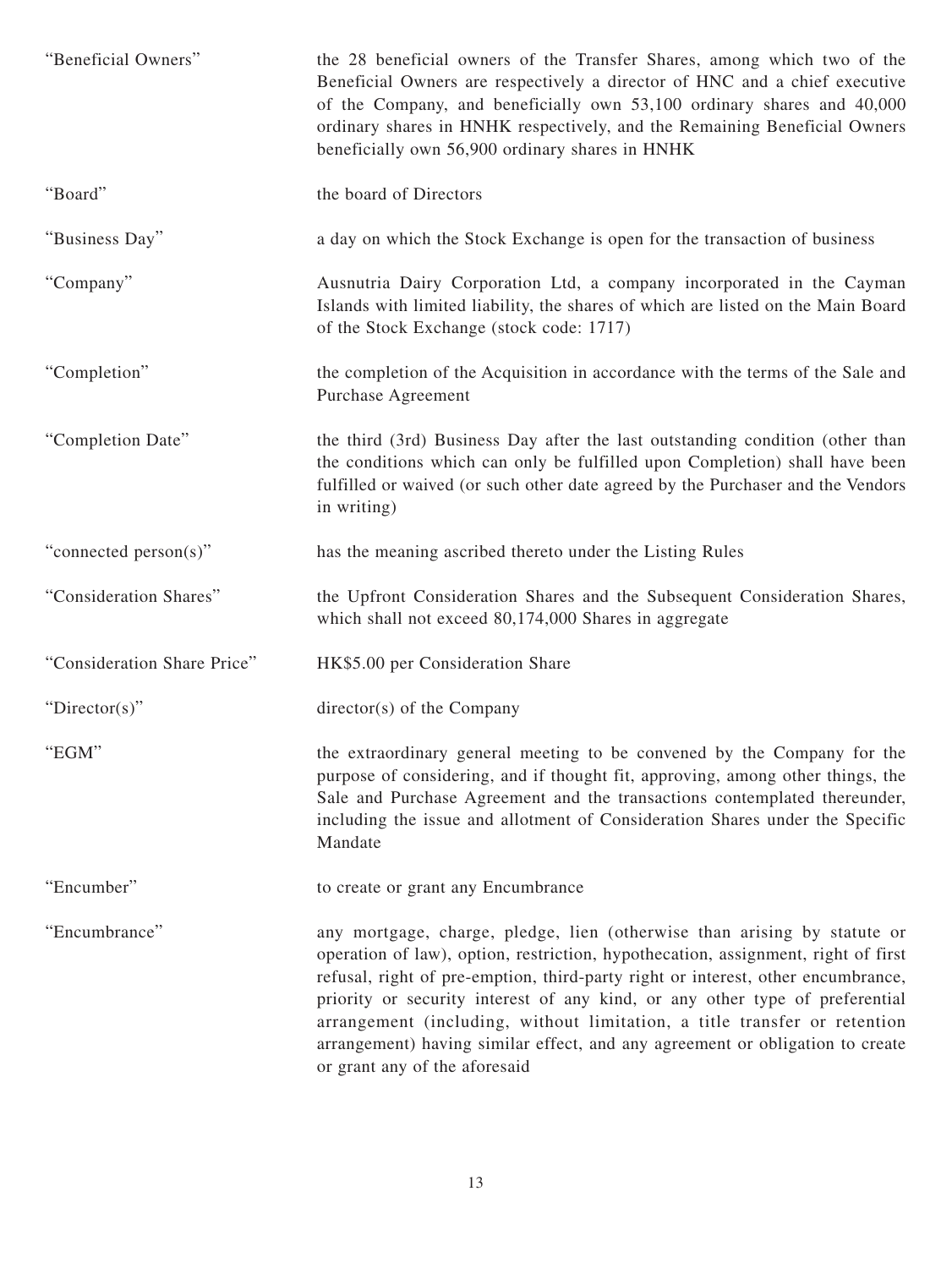| "Group"                          | the Company and its subsidiaries                                                                                                                                                                                                                                                                      |
|----------------------------------|-------------------------------------------------------------------------------------------------------------------------------------------------------------------------------------------------------------------------------------------------------------------------------------------------------|
| "HNC"                            | Hyproca Nutrition Co. Ltd.* (海普諾凱營養品有限公司), a company<br>incorporated in the PRC with limited liability and a direct wholly-owned<br>subsidiary of HNHK                                                                                                                                                |
| "HNC Group"                      | HNHK and HNC                                                                                                                                                                                                                                                                                          |
| "HNHK"                           | Hyproca Nutrition (Hongkong) Company Limited, a company incorporated in<br>Hong Kong with limited liability, which is owned as to 85% and 15% by the<br>Purchaser and the Beneficial Owners as at the date of this announcement                                                                       |
| "Hong Kong"                      | the Hong Kong Special Administrative Region of the PRC                                                                                                                                                                                                                                                |
| "Independent Board<br>Committee" | an independent committee of the Board, comprising all the independent non-<br>executive Directors, formed for the purpose of advising the Independent<br>Shareholders in respect of, among other things, the terms of the Sale and<br>Purchase Agreement and the transactions contemplated thereunder |
| "Independent Shareholders"       | Shareholders who are not interested or involved in the Sale and Purchase<br>Agreement and the transactions contemplated thereunder                                                                                                                                                                    |
| "Last Trading Day"               | 14 February 2018, being the last trading day immediately prior to the entering<br>into of the Sale and Purchase Agreement                                                                                                                                                                             |
| "Listing Rules"                  | The Rules Governing the Listing of Securities on the Stock Exchange                                                                                                                                                                                                                                   |
| "Long Stop Date"                 | 30 June 2018, or such other date as may be agreed by the Purchaser and the<br>Vendors in writing                                                                                                                                                                                                      |
| "PRC"                            | the People's Republic of China and for the purposes of this announcement,<br>excluding Hong Kong, the Macau Special Administrative Region of the<br>People's Republic of China and Taiwan                                                                                                             |
| "Purchaser"                      | Hyproca Nutrition B.V., a private company with limited liability incorporated<br>in the Netherlands, and an indirect wholly-owned subsidiary of the Company.<br>As at the date of this announcement, the Purchaser owns 85% of all the issued<br>shares of HNHK                                       |
| "Remaining Beneficial<br>Owners" | the 26 individuals who are employees of HNC and beneficially own 56,900<br>ordinary shares in HNHK in aggregate                                                                                                                                                                                       |
| "Reorganisation"                 | such arrangement and restructuring to be taken such that the investment<br>vehicle structures are set up and the transfer of the Transfer Shares to the<br>Target Company take effect as set out in the group chart under the paragraph<br>headed "The Sale and Purchase Agreement - Reorganisation"  |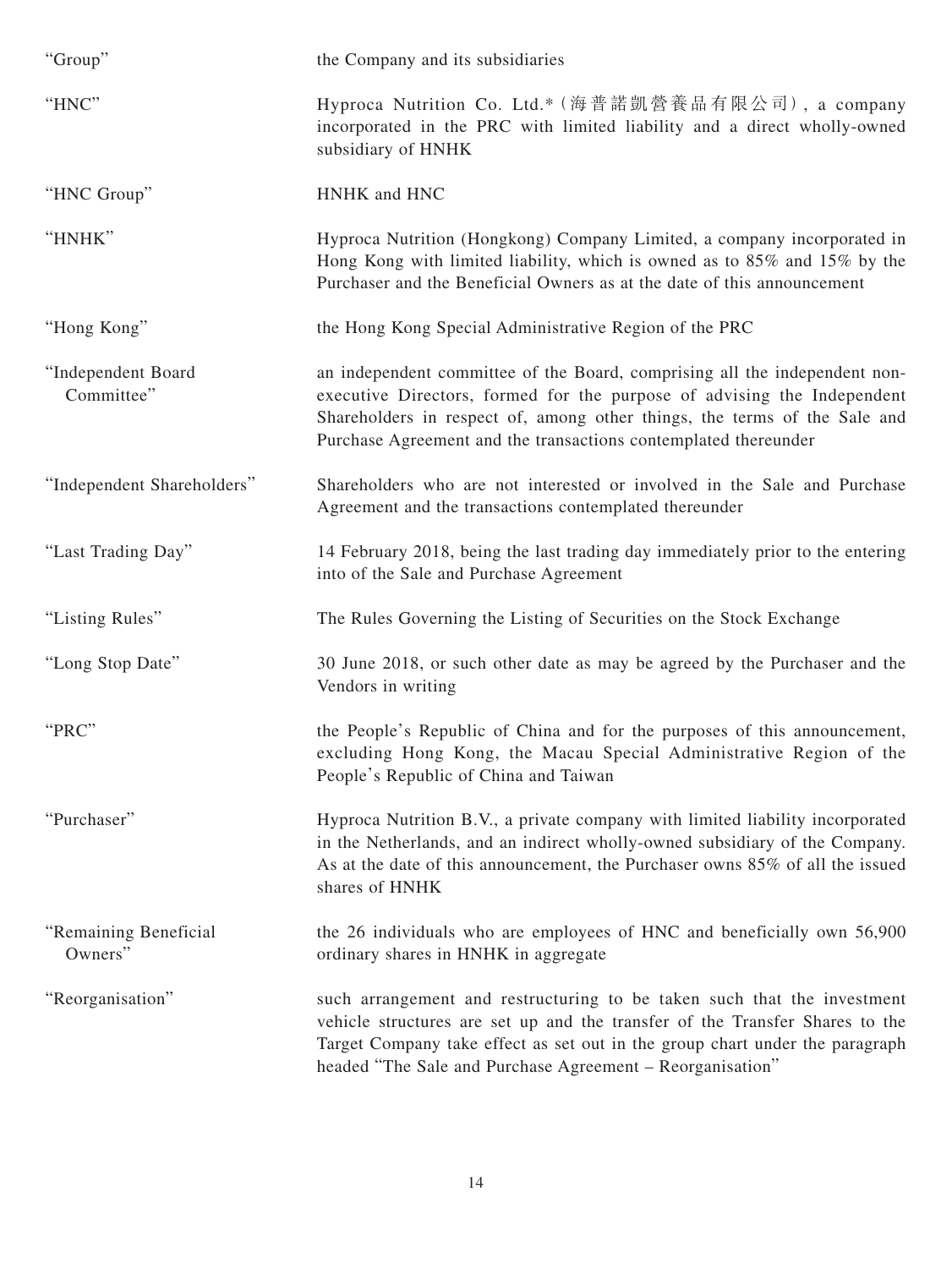| "Sale and Purchase"<br>Agreement"    | the sale and purchase agreement dated 14 February 2018 entered into between<br>the Purchaser, the Vendors and the Company in respect of the Acquisition                                                                                                                                                                                        |
|--------------------------------------|------------------------------------------------------------------------------------------------------------------------------------------------------------------------------------------------------------------------------------------------------------------------------------------------------------------------------------------------|
| "Sale Shares"                        | the 1,500 ordinary shares in the Target Company owned by the Vendors,<br>representing the entire issued share capital of the Target Company as at the<br>date of the this announcement                                                                                                                                                         |
| "SFO"                                | the Securities and Futures Ordinance (Chapter 571 of the laws of Hong Kong)                                                                                                                                                                                                                                                                    |
| "Share $(s)$ "                       | ordinary share(s) in the capital of the Company                                                                                                                                                                                                                                                                                                |
| "Shareholders"                       | the shareholders of the Company                                                                                                                                                                                                                                                                                                                |
| "Specific Mandate"                   | the specific mandate for the issue and allotment of the Consideration Shares,<br>which is subject to the approval by the Independent Shareholders at the EGM                                                                                                                                                                                   |
| "Stock Exchange"                     | The Stock Exchange of Hong Kong Limited                                                                                                                                                                                                                                                                                                        |
| "Subsequent Consideration"           | the consideration payable by the Purchaser to the Vendors to adjust the Total<br>Consideration for the Acquisition based on the Average Growth Rate                                                                                                                                                                                            |
| "Subsequent Consideration<br>Shares" | the new Shares to be issued by the Company to the Vendors for the settlement<br>of Subsequent Consideration (if any) pursuant to the Sale and Purchase<br>Agreement                                                                                                                                                                            |
| "Target Company"                     | Multi Brilliant Enterprises Limited, a company incorporated under the laws<br>of the British Virgin Islands with limited liability, which is owned by Vendor<br>A as to 35.40%, Vendor B as to approximately 37.93% and Vendor C as to<br>approximately 26.67% as at the date of this announcement and immediately<br>after the Reorganisation |
| "Target Group"                       | the Target Company and its subsidiaries, namely HNHK and HNC, upon<br>completion of the Reorganisation                                                                                                                                                                                                                                         |
| "Total Consideration"                | collectively, the Upfront Consideration and the Subsequent Consideration (if<br>any), which in aggregate shall not exceed HK\$400,870,000                                                                                                                                                                                                      |
| "Transfer Shares"                    | the 150,000 ordinary shares in HNHK beneficially owned by the Beneficial<br>Owners and legally held by Ms. Li Yimin, being the nominee of the Beneficial<br>Owners, representing 15% of the entire share capital of HNHK as of the date<br>of this announcement and subject to the Reorganisation                                              |
| "Upfront Consideration"              | the initial consideration payable by the Purchaser to the Vendors for the<br>Acquisition                                                                                                                                                                                                                                                       |
| "Upfront Consideration<br>Shares"    | the new Shares to be issued by the Company to the Vendors for the settlement<br>of the Upfront Consideration pursuant to the Sale and Purchase Agreement                                                                                                                                                                                       |